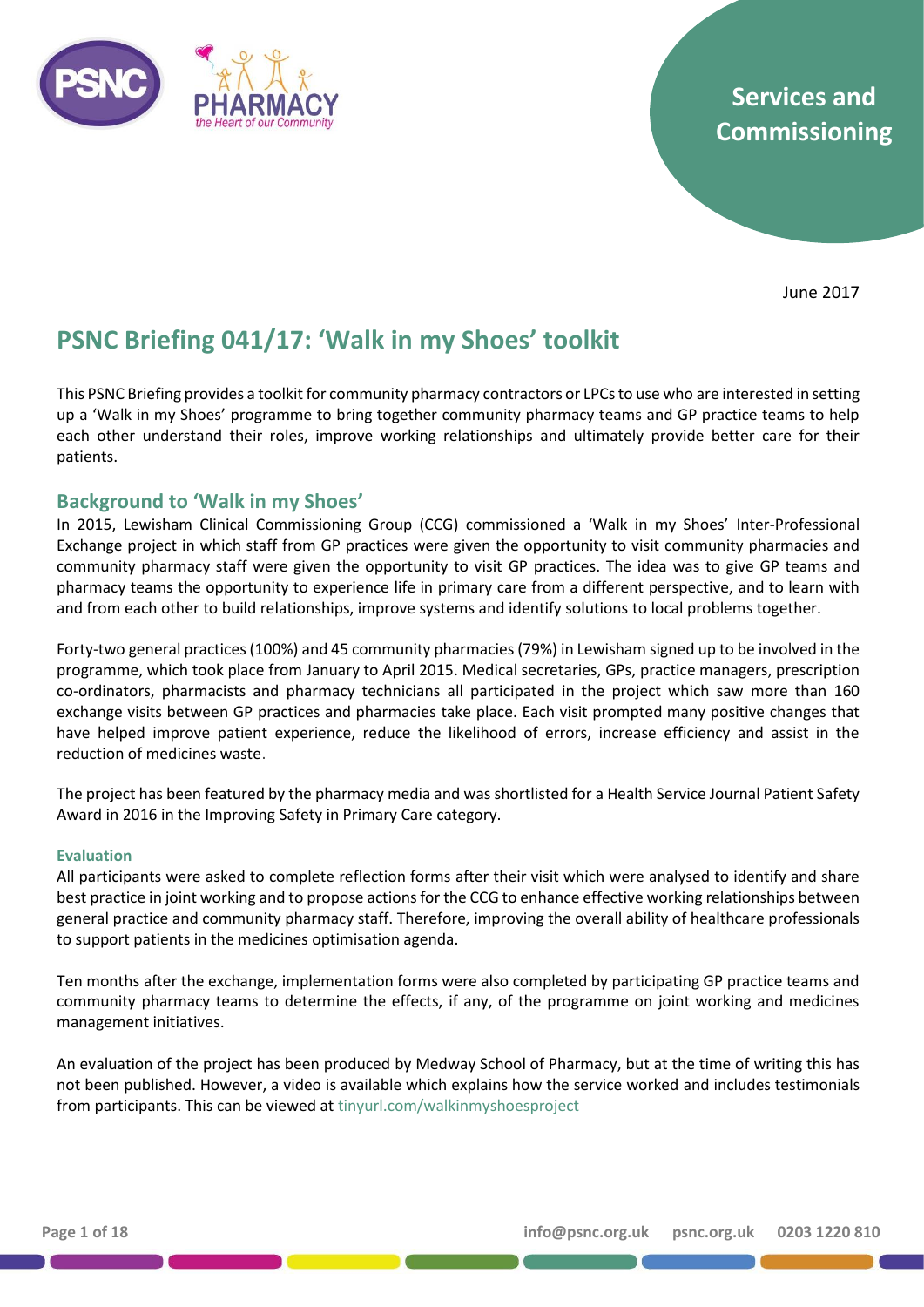

#### **Acknowledgment**

We are very grateful to Lewisham CCG for sharing their 'Walk in my Shoes' toolkit with us, which we have used as the basis for this toolkit.

## **Why replicate this approach in your area?**

Community pharmacy and general practice teams have historically worked together at a local level, bringing benefits to each organisation and of course to the patients they both support. However, successful relationships need to be maintained and wherever possible enhanced; pharmacy and GP teams spending time together in their respective work environments can help achieve this.

NHS England's [General Practice Forward View](https://www.england.nhs.uk/wp-content/uploads/2016/04/gpfv.pdf) described the challenges that GP teams are facing and it recognised the need for investment in primary care and improved teamworking across the sector. At a time when all teams working within the NHS are feeling the pressure of patient demand and financial constraint, spending time on such an initiative may be viewed by some as an unnecessary luxury, but the challenges that community pharmacy and GP teams face are much more likely to be successfully tackled through strong team working between organisations, which enables individuals and teams to identify better ways of supporting patients and providing services.

The NHS has also provided support to increase the number of pharmacists working in GP practices, as detailed in the [NHS Five Year Forward View](https://www.england.nhs.uk/five-year-forward-view/) and the General Practice Forward View. This development gives community pharmacists and pharmacists working in GP practices a chance to explore new ways of working, and perhaps training, together to offer the best possible care to patients. Replicating this approach in your area provides both community pharmacists and pharmacists working in GP practices the opportunity to learn more about each other's roles and how both can work together to support each other in offering the best care to their patients.

The future development of community pharmacy services, described in the Community Pharmacy [Forward View,](http://psnc.org.uk/services-commissioning/community-pharmacy-forward-view/) envisages pharmacy teams, patients and GP teams working closely together in order to help patients to optimise their use of medicines and the management of their long-term conditions. Using the 'Walk in my Shoes' approach to developing working relationships at a local level could support the implementation of the services described in the Community Pharmacy Forward View.

Likewise, the approach could also support team building across primary care, as part of the development of new models of care, such as the National Association of Primary Care's (NAPC) [Primary Care Home](http://www.napc.co.uk/primary-care-home) model.

### **What are the funding implications?**

Rolling out 'Walk in my Shoes' across an area will, as a minimum, require some project management to be undertaken. Additionally, the time of individual members of staff from pharmacies and general practices involved in the initiative will incur a cost to their employers.

It may be possible for LPCs, LMCs, NHS England or CCGs to find local funding sources to cover these costs, but if that is not possible, individual community pharmacy and general practice teams may themselves consider taking the initiative forward as part of their personal/team development plans.

### **Toolkit**

This toolkit is intended to be used by either an LPC who would like to work with the LMC, NHS England or CCG to get a 'Walk in my Shoes' style project implemented across their area, or it can be used by an individual contractor who would like to build relationships with their local GP practice.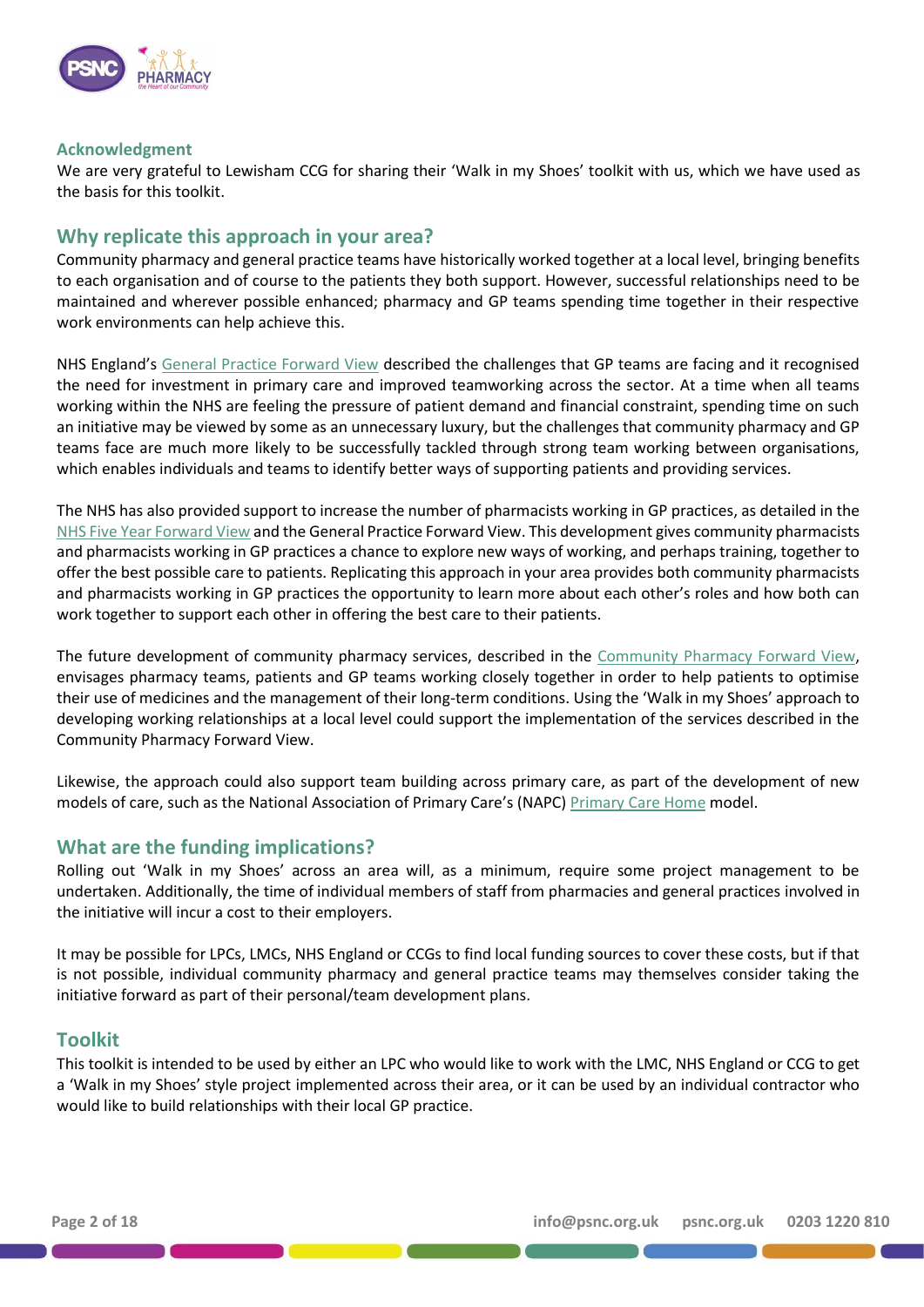

There are ten parts to the toolkit:

- **1. Template letter to an individual GP practice from a community pharmacy contractor** This letter can be used by contractors as an initial way to engage with their GP practice about implementing a 'Walk in my Shoes' project locally (see Annex 1).
- **2. Template letter to an LMC from the LPC**  This letter can be used by an LPC as an initial way to engage with the LMC about implementing a 'Walk in my Shoes' project locally (see Annex 2).
- **3. Briefing document –** This can be used as a different approach to the template letter to approach GP practices or LMCs to share the idea of a 'Walk in my Shoes' project and to try to get 'buy in' for setting something up locally (See Annex 3).
- **4. Template PowerPoint presentation** This can be used by LPCs or contractors to assist with getting 'buy in' by the LMC or GP practice (available at: [psnc.org.uk/workingwithGPs\)](http://psnc.org.uk/services-commissioning/working-with-gps/).
- **5. Confidentiality agreement** –Contractors may wish to ask GP staff to sign a confidentiality agreement; a template confidentiality agreement is available on the PSNC website (see Annex 4).
- **6. Community pharmacy visit checklist** A checklist for community pharmacy teams to use when GP practice staff visit their pharmacy. This includes suggested tasks for the GP practice staff member to complete and discussion points for the pharmacy team about the different tasks that GP practice staff are asked to complete (see Annex 5).
- **7. GP practice checklist**  A checklist for GP practice teams to use when community pharmacy staff visit the GP practice. This includes suggested tasks for the community pharmacy staff member to complete and discussion points for the GP practice team about the different tasks that staff are asked to complete (see Annex 6).
- 8. Reflective log for members of pharmacy staff/GP practice staff A list of questions to help the member of staff reflect on their visit to the pharmacy or GP practice. It is suggested that this is completed immediately after the visit to the community pharmacy/GP practice (see Annex 7).
- **9. Action plan for pharmacy/GP practice –** It is suggested that based on their experiences, pharmacy teams and GP practice teams propose three changes to their current practice to improve working relationships with the community pharmacy or GP practice. It is suggested that this is completed immediately after the visit to the community pharmacy/GP practice following a discussion with their team (either community pharmacy team or GP practice team depending on place of work) (See Annex 8).
- **10. Outcomes of action for pharmacy/GP practice** This document aims to capture the outcomes of the proposed changes to the community pharmacy's/GP practice's previous practice. It is suggested that this is completed six months after the visit to the community pharmacy/GP practice (see Annex 9).

Standalone versions of all the documents included in the annexes as well as the template PowerPoint presentation can be found at: [psnc.org.uk/workingwithGPs](http://www.psnc.org.uk/workingwithGPs)

Please note, if an evaluation of the project is to be completed, participants would need to give consent for information in the reflective logs, action plans and implementation reviews to be used to assist with the evaluation of the project.

### **Discussion points to be agreed at a local level**

the contract of the contract of the contract of

When an agreement has been reached to implement a 'Walk in my Shoes' project locally, there will be a number of points that will need to be agreed on locally. Below is a list of suggested points to get discussions started:

- How long will the visits take? Will it just be one day or will there be shorter visits over several days?
- Will the visits be open to all members of pharmacy staff/GP practice staff?
- Will you need to backfill members of staff when they are visiting the community pharmacy/GP practice?
- Are the community pharmacy/GP practice checklists suitable for your pharmacy/GP practice? Do certain activities need to be deleted or are there additional activities that can be added?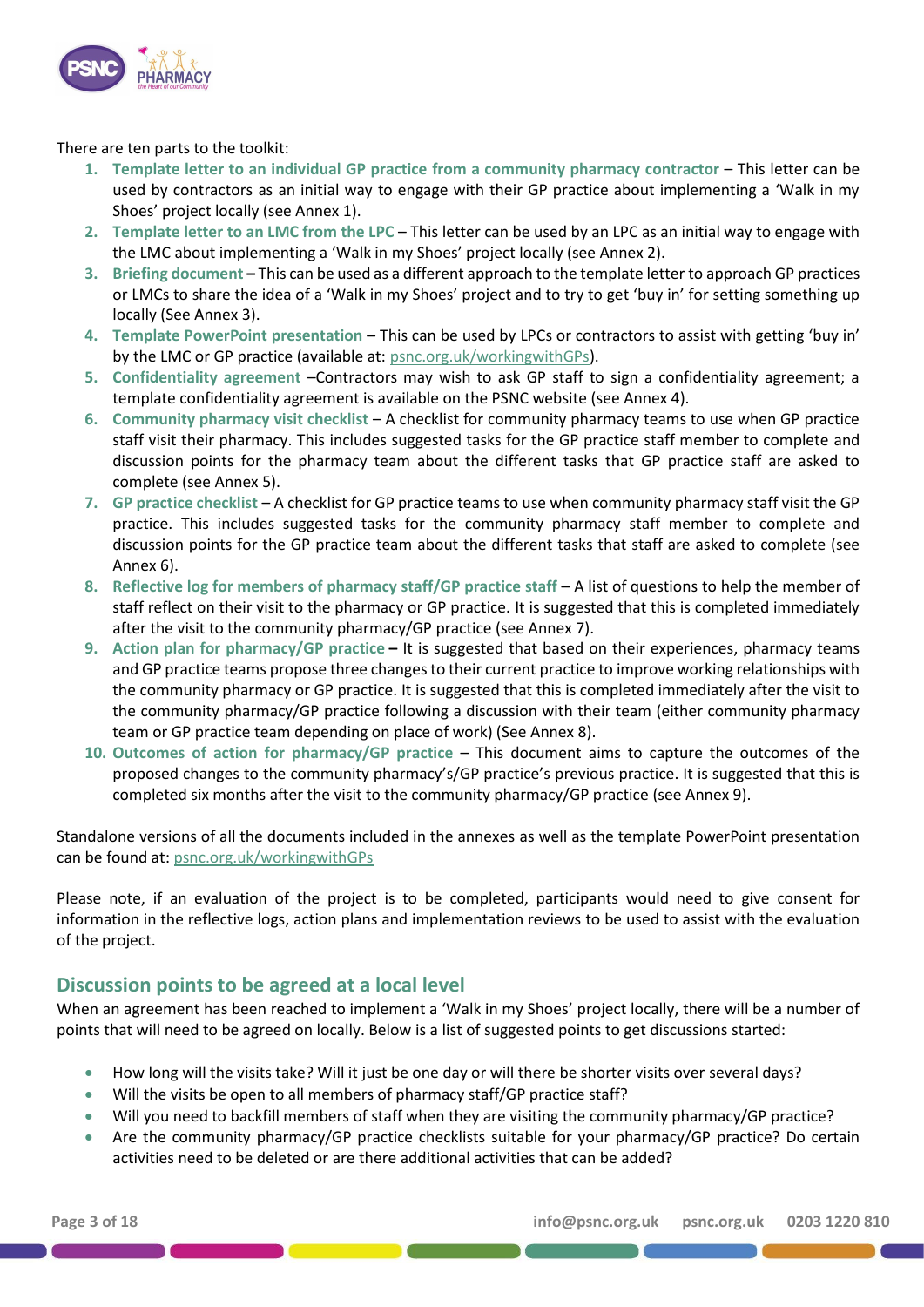

- Are there additional questions that you want to ask on the reflective logs or action plans?
- Are there common issues between the community pharmacy and GP practice that would be good to tackle during the visits to see if team members can come up with solutions?

#### **Additional points for LPCs/LMCs**

- How will you raise the awareness of contractors/GPs about the project? Is there a potential for a joint meeting to launch the programme?
- Are there any options available for funding? The Lewisham 'Walk in my Shoes' project was funded through Health Education South London.
- How will you involve the local Clinical Commissioning Group?
- Are there local issues that would be good to tackle during the visits to see if team members can come up with solutions?
- Will you need a project manager?
- Is there a plan to evaluate the project?

#### **Indemnity insurance**

The National Pharmacy Association (NPA) has advised that the indemnity insurance they provide to members covers those who are employed or engaged to work in a member's pharmacy and also covers work experience/placement students. Therefore, it will provide indemnity cover for the GP practice staff whilst carrying out the activities included in the toolkit at a member's pharmacy, as these tasks will effectively be carried out under the supervision of a pharmacist.

Contractors who are not a member of the NPA should contact their indemnity insurance provider to make them aware that staff member(s) from the GP practice will be work-shadowing at the pharmacy and the types of activities they will be completing to ensure their indemnity insurance covers this. GP practices should also be advised to speak to their indemnity insurance providers.

### **Further development**

If you have any suggestions for improvements or comments on the toolkit please contact [Zainab Al-Kharsan, Service](mailto:Zainab@psnc.org.uk) [Development Pharmacist.](mailto:Zainab@psnc.org.uk)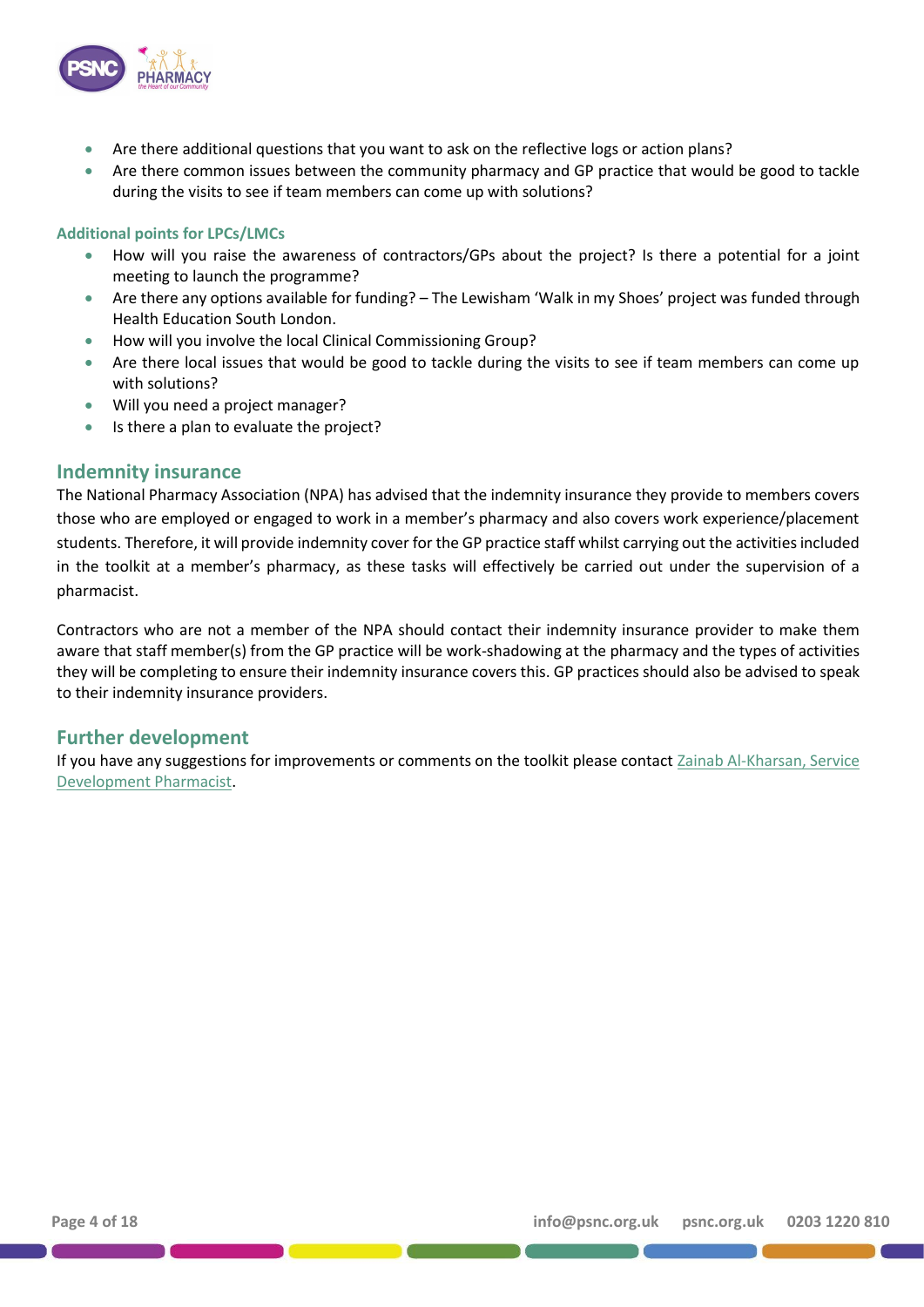

## **Annex 1 – Template letter for individual community pharmacy contractor**

Dear

#### **Re: 'Walk in my Shoes' project**

We have recently been made aware of a Lewisham Clinical Commissioning Group project called 'Walk in my Shoes', which we would like to discuss further with you.

The 'Walk in my Shoes' project was an Inter-Professional Exchange project in which staff from GP practices were given the opportunity to visit community pharmacies and community pharmacy staff were given the opportunity to visit GP practices. The idea was to give GP teams and pharmacy teams the opportunity to experience life in primary care from a different perspective, and to learn with and from each other to build relationships, improve systems and identify solutions together.

Forty-two general practices (100%) and 45 pharmacies (79%) in Lewisham signed up to be involved in the programme, and medical secretaries, GPs, practice managers, prescription co-ordinators, pharmacists and pharmacy technicians all participated in the project.

More than 160 exchange visits between GP practices and pharmacies took place and each visit prompted many positive changes that have helped improve patient experience, reduce the likelihood of errors, increase efficiency and assist in the reduction of medicine waste. A video is available which explains how the service worked; this can be viewed at: [tinyurl.com/walkinmyshoesproject](https://www.youtube.com/watch?v=ZdcBjT4Z3l0)

We would be really keen to implement a 'Walk in my Shoes' project between our pharmacy and the GP practice. The Pharmaceutical Service Negotiating Committee has produced a template toolkit to assist community pharmacies and GP practices to replicate this type of project. The toolkit is available at: [psnc.org.uk/workingwithGPs](http://www.psnc.org.uk/workingwithGPs)

If this is of interest to you, please could you contact me on the above phone number or email address so we can arrange a meeting to discuss this project further.

Yours sincerely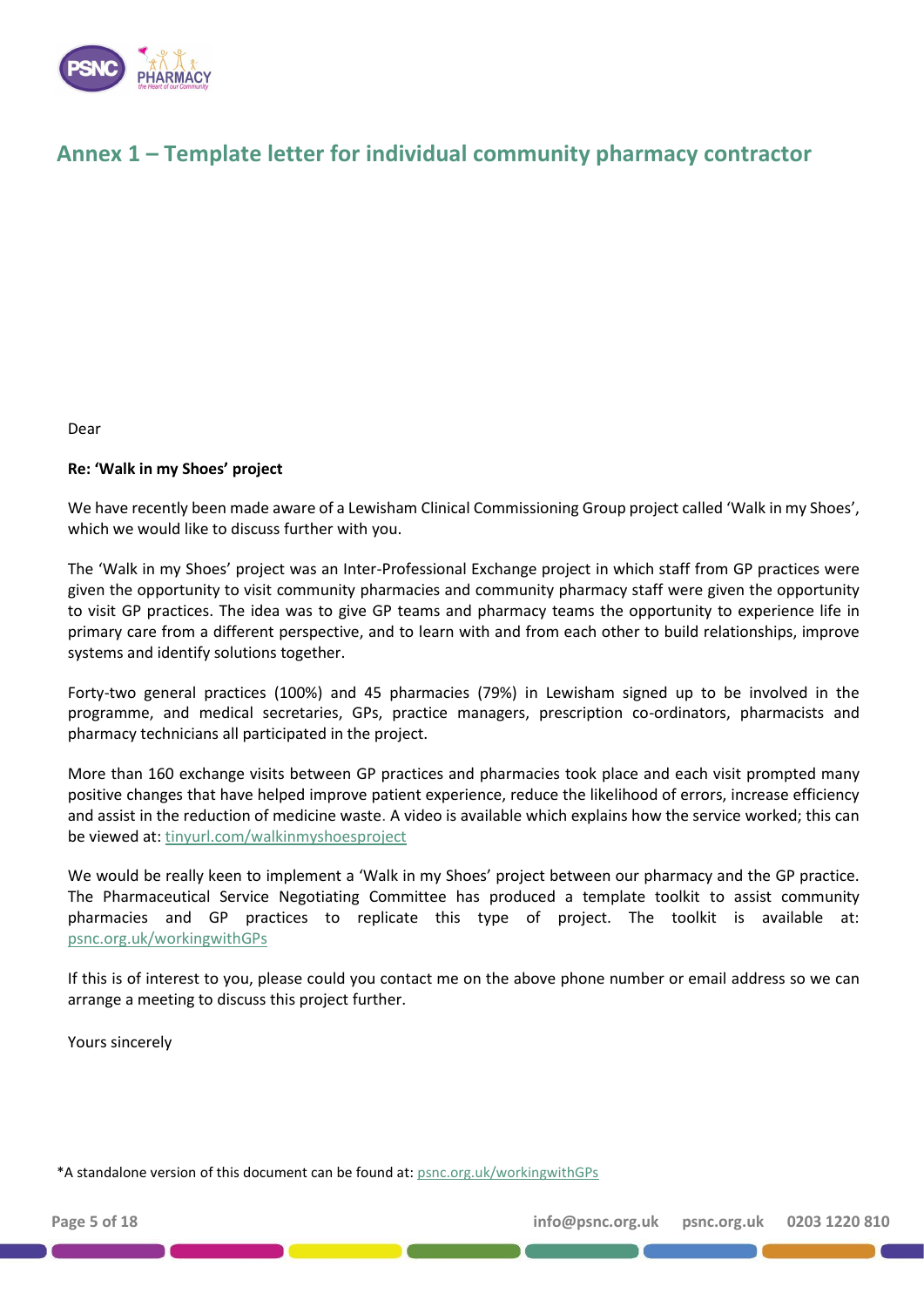

## **Annex 2 – Template letter for LPC**

Dear

#### **Re: 'Walk in my Shoes' project**

We have recently been made aware of a Lewisham Clinical Commissioning Group project called 'Walk in my Shoes', which we would like to discuss further with you.

The 'Walk in my Shoes' project was an Inter-Professional Exchange project in which staff from GP practices were given the opportunity to visit community pharmacies and community pharmacy staff were given the opportunity to visit GP practices. The idea was to give GP teams and pharmacy teams the opportunity to experience life in primary care from a different perspective, and to learn with and from each other to build relationships, improve systems and identify solutions together.

Forty-two general practices (100%) and 45 pharmacies (79%) in Lewisham signed up to be involved in the programme, and medical secretaries, GPs, practice managers, prescription co-ordinators, pharmacists and pharmacy technicians all participated in the project.

More than 160 exchange visits between GP practices and pharmacies took place and each visit prompted many positive changes that have helped improve patient experience, reduce the likelihood of errors, increase efficiency and assist in the reduction of medicine waste. A video is available which explains how the service worked; this can be viewed at: [tinyurl.com/walkinmyshoesproject](https://www.youtube.com/watch?v=ZdcBjT4Z3l0)

We would be really keen to implement a 'Walk in my Shoes' project between pharmacies and GP practices in our local area. The Pharmaceutical Service Negotiating Committee has produced a template toolkit to assist LPCs and LMCs to replicate this type of project. The toolkit is available at[: psnc.org.uk/workingwithGPs](http://www.psnc.org.uk/workingwithGPs)

If this is of interest to you, please could you contact me on the above phone number or email address so we can arrange a meeting to discuss this project further.

Yours sincerely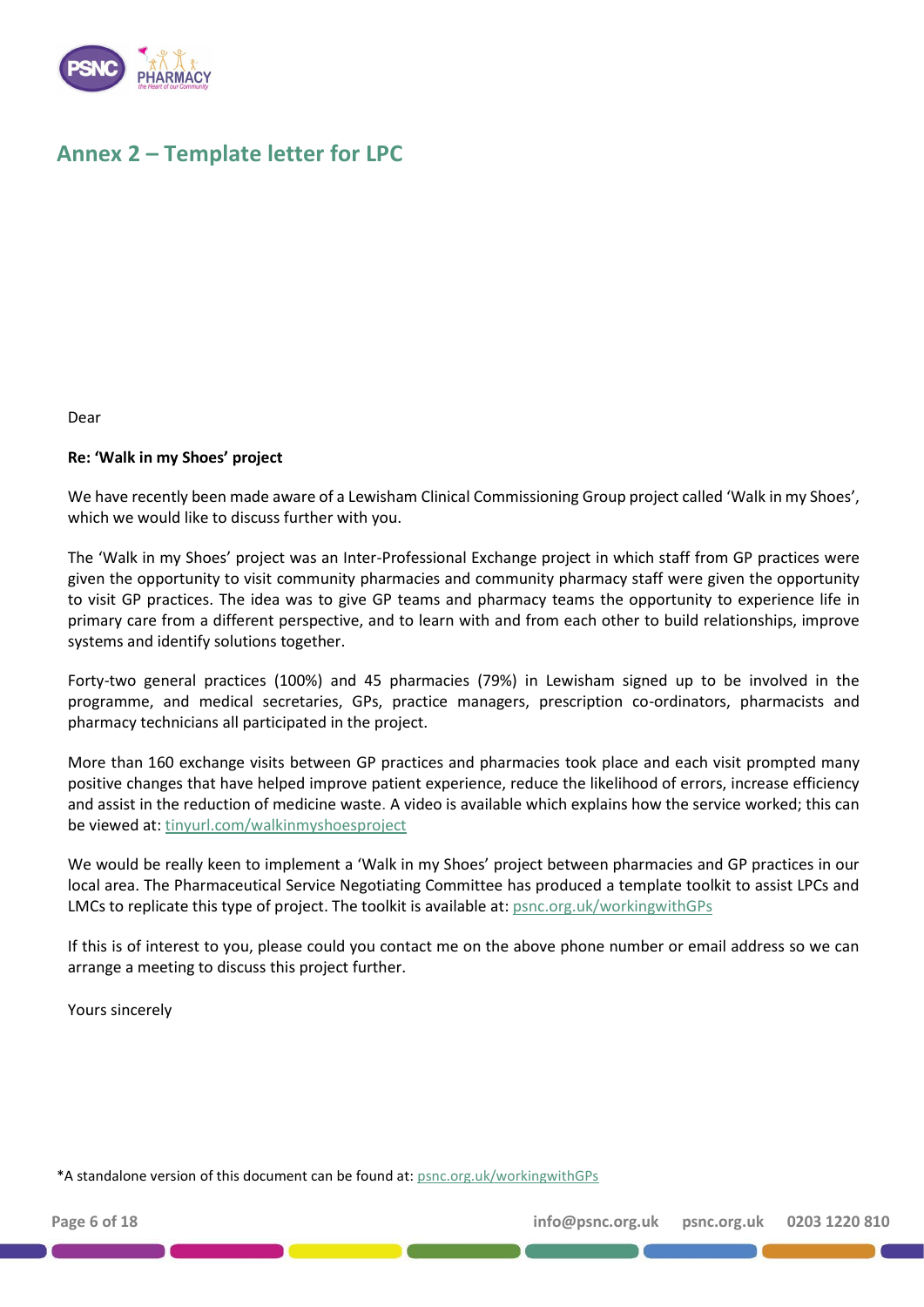

# **Annex 3 – Briefing for GP practices/LMCs: 'Walk in my Shoes'**

- We have recently been made aware of a Lewisham Clinical Commissioning Group project called 'Walk in my Shoes', which we would like to discuss further with you.
- The 'Walk in my Shoes' project was an Inter-Professional Exchange project in which staff from GP practices were given the opportunity to visit community pharmacies and community pharmacy staff were given the opportunity to visit GP practices.
- The idea was to give GP teams and pharmacy teams the opportunity to experience life in primary care from a different perspective, and to learn with and from each other to build relationships, improve systems and identify solutions together.
- Forty-two general practices (100%) and 45 pharmacies (79%) in Lewisham signed up to be involved in the programme, and medical secretaries, GPs, practice managers, prescription co-ordinators, pharmacists and pharmacy technicians all participated in the project.
- More than 160 exchange visits between GP practices and pharmacies took place and each visit prompted many positive changes that have helped improve patient experience, reduce the likelihood of errors, increase efficiency and assist in the reduction of medicine waste. A video is available which explains how the service worked; this can be viewed at: [tinyurl.com/walkinmyshoesproject](https://www.youtube.com/watch?v=ZdcBjT4Z3l0)
- We would be really keen to implement a 'Walk in my Shoes' project between [our pharmacy and the GP practice/pharmacies and GP practices in the local area (delete as appropriate)]
- The Pharmaceutical Service Negotiating Committee has produced a template toolkit to assist community pharmacies and GP practices to replicate this type of project. The toolkit is available at: [psnc.org.uk/workingwithGPs](http://www.psnc.org.uk/workingwithGPs)
- The toolkit includes a:
	- checklist for community pharmacy teams to use when GP practice staff visit their pharmacy;
	- checklist for GP practice teams to use when community pharmacy staff visit the GP practice;
	- reflective log for pharmacy staff/GP practice staff which assists the member of staff to reflect on their visit to the pharmacy or GP practice;
	- action plan for pharmacy/GP practice which assists pharmacy teams and GP practice teams propose three changes to the current practice to improve working relationships with the community pharmacy or GP practice; and
	- pharmacy/GP practice: implementation review, which aims to capture the outcomes of the proposed changes to the community pharmacy's/GP practice's previous practice.
- Is this something the [practice/LMC (delete as appropriate)] would be keen to explore further?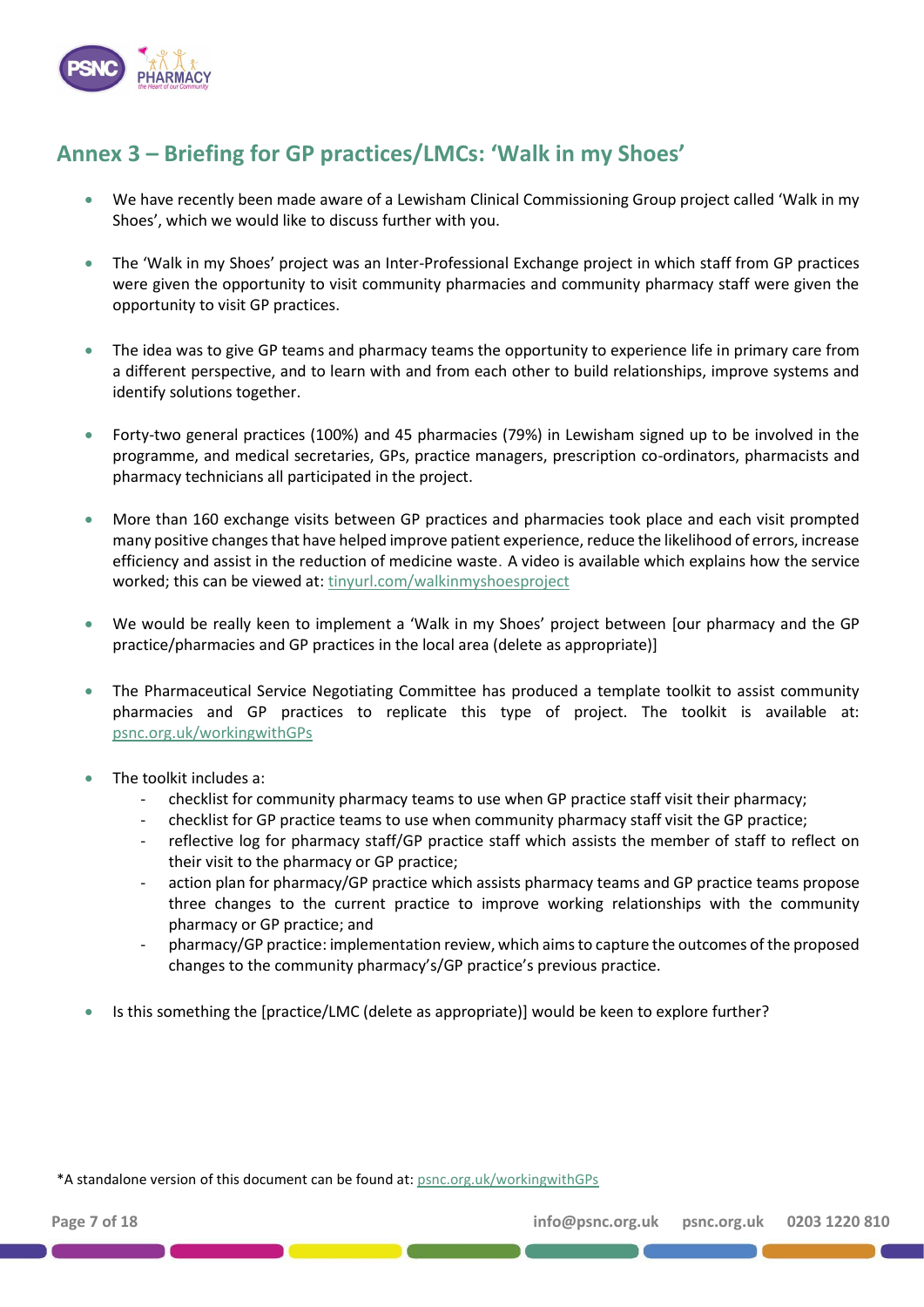

## **Annex 4 – Community pharmacy visit checklist**

This is a suggested checklist of activities that community pharmacy teams should allow GP practice staff to complete while visiting the pharmacy and discussion points based on these activities.

Contractors may wish to ask GP staff to sign a confidentiality agreement; a template confidentiality agreement is available on the PSNC website.

If a confidentiality agreement is not signed, then during the visit GP staff must only handle prescriptions, dispense prescriptions or access a patient medication record if they work at the registered GP practice for that individual. If the patient is not registered at the GP practice then patient consent must be obtained before these activities can occur.

It should be noted that while GP staff are encouraged to complete the activities, they should be closely supervised and additional checks should be carried out on the labelling, dispensing and checking of medicines (both clinical and accuracy) by appropriate members of staff and the pharmacist before medicines are supplied to patients.

| <b>Discussion points</b> |                                                                                               | <b>Completed</b> |
|--------------------------|-----------------------------------------------------------------------------------------------|------------------|
|                          | Explain the roles of all the different members of the pharmacy team                           |                  |
|                          | Describe the qualifications and training that the different members of the pharmacy team have |                  |

#### Activities for GP practice staff **Discussion points Completed Completed The dispensing process** Label and dispense several paper prescriptions • Explain the different processes for the pharmacy team of dispensing the different types of prescriptions and the disadvantages and advantages of both • Discuss the challenges of medicines not being synchronised for patients, for example, patients having to order prescriptions at different times • Discuss how the pharmacy team and GP practice can work together more effectively on use of the Electronic Prescription Service (EPS R2) – consider using [PSNC](http://psnc.org.uk/contract-it/psnc-briefings-pharmacy-contract-and-it/psnc-briefing-07516-eps-pharmacy-and-gp-checklist-working-together-december-2016/)  [Briefing 075/16: EPS pharmacy and GP checklist](http://psnc.org.uk/contract-it/psnc-briefings-pharmacy-contract-and-it/psnc-briefing-07516-eps-pharmacy-and-gp-checklist-working-together-december-2016/) – working [together](http://psnc.org.uk/contract-it/psnc-briefings-pharmacy-contract-and-it/psnc-briefing-07516-eps-pharmacy-and-gp-checklist-working-together-december-2016/) to aid discussions • Discuss how the pharmacy team and GP practice can work together in the event of an outage with EPS R2 – consider using [PSNC Briefing 076/16: How GPs and pharmacies can](http://psnc.org.uk/contract-it/psnc-briefings-pharmacy-contract-and-it/psnc-briefing-07616-how-gps-and-pharmacies-can-work-together-on-eps-business-continuity-december-2016/)  [work together on EPS business continuity](http://psnc.org.uk/contract-it/psnc-briefings-pharmacy-contract-and-it/psnc-briefing-07616-how-gps-and-pharmacies-can-work-together-on-eps-business-continuity-december-2016/) to aid discussions Label and dispense several electronic prescriptions Label and dispense a Controlled Drug prescription • Explain the additional information required on a Controlled Drug prescription that the pharmacy team will check before dispensing

### **Prescription-based activities**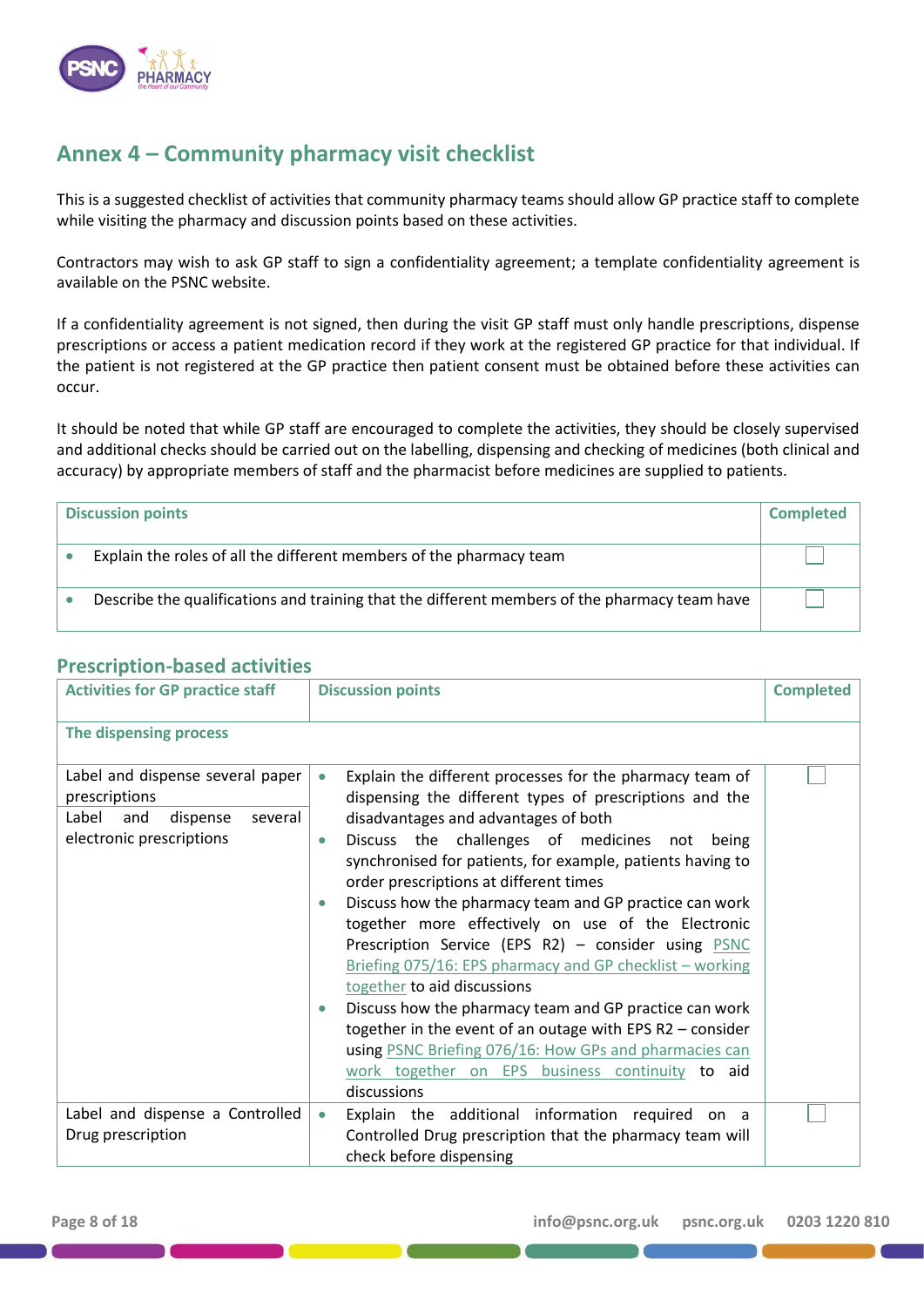

|                                                                                                                                                                      | Explain about the use of the Controlled Drug safe and<br>$\bullet$<br>register                                                                                                                                                                                                                                                                                                                                                                                                                                                                                                                           |  |
|----------------------------------------------------------------------------------------------------------------------------------------------------------------------|----------------------------------------------------------------------------------------------------------------------------------------------------------------------------------------------------------------------------------------------------------------------------------------------------------------------------------------------------------------------------------------------------------------------------------------------------------------------------------------------------------------------------------------------------------------------------------------------------------|--|
| If a prescription is received for an<br>out of stock item, follow the<br>process for trying to obtain an out<br>of stock item                                        | Explain the process that the GP practice staff member may<br>$\bullet$<br>need to follow, for example, contacting the wholesaler to<br>see if they have the product in stock, speaking to the<br>patient to see how much medicine they have left,<br>contacting the prescriber to discuss an alternative product,<br>obtaining a new prescription, etc.<br>Discuss if there is a way to improve the process of alerting<br>$\bullet$<br>GPs to out of stock items and to requesting alternative<br>prescriptions?                                                                                        |  |
| If a patient requests a Repeat<br>Dispensing prescription, speak to<br>the patient to obtain the relevant<br>information as to whether all the<br>items are required | Consider using <b>PSNC Briefing 004/17: eRepeat Dispensing</b><br>$\bullet$<br>- A factsheet for pharmacy teams which contains a list of<br>questions to ask patients when collecting Repeat<br>Dispensing prescriptions<br>If Repeat Dispensing is not being used by the GP practice,<br>$\bullet$<br>explain the benefits to patients, the GP practice and the<br>pharmacy (supporting information can be found at:<br>psnc.org.uk/eRD) and explore whether this is something<br>the GP practice would consider implementing                                                                           |  |
| <b>Accuracy/clinical check</b>                                                                                                                                       |                                                                                                                                                                                                                                                                                                                                                                                                                                                                                                                                                                                                          |  |
| Complete an accuracy check                                                                                                                                           | Explain the process of carrying out an accuracy check and<br>$\bullet$<br>all the checks that are completed when checking an item,<br>for example, name, strength, form, etc.                                                                                                                                                                                                                                                                                                                                                                                                                            |  |
| Complete a clinical check $-$ The<br>suitability of this task will be<br>dependent on the member of GP<br>practice staff                                             | Depending on the role of the member of the GP practice<br>$\bullet$<br>staff, explain the importance of the clinical check and the<br>types of things that are being checked, for example, dose,<br>interactions, etc.                                                                                                                                                                                                                                                                                                                                                                                   |  |
| If a prescription has a clinical issue<br>on it that needs discussing with<br>the prescriber, follow the process<br>for contacting the prescriber                    | Explain the process that the GP practice member of staff<br>$\bullet$<br>will need to follow<br>Discuss whether there is a way to improve the process of<br>٠<br>contacting the prescriber about clinical issues?<br>Discuss if there is a process which could be implemented<br>to refer patients directly to the GP practice for urgent<br>referrals                                                                                                                                                                                                                                                   |  |
| <b>Additional patient support</b>                                                                                                                                    |                                                                                                                                                                                                                                                                                                                                                                                                                                                                                                                                                                                                          |  |
| Label and dispense a Monitored<br>Dosage System/Compliance Aid                                                                                                       | different types of Monitored Dosage<br>System<br>$\bullet$<br>lt.<br>(MDS)/Compliance Aids are used in the pharmacy, explain<br>the differences between them and when they are used, for<br>example, you may use a different system for care home<br>patients<br>Explain how MDS prescriptions are ordered and any issues<br>۰<br>around the creation of waste medicines<br>Discuss the types of medicines that cannot be placed in<br>۰<br>MDS and the challenges that this creates<br>Explain why changes cannot be made to MDS/compliance<br>٠<br>aids when the medicines have already been dispensed |  |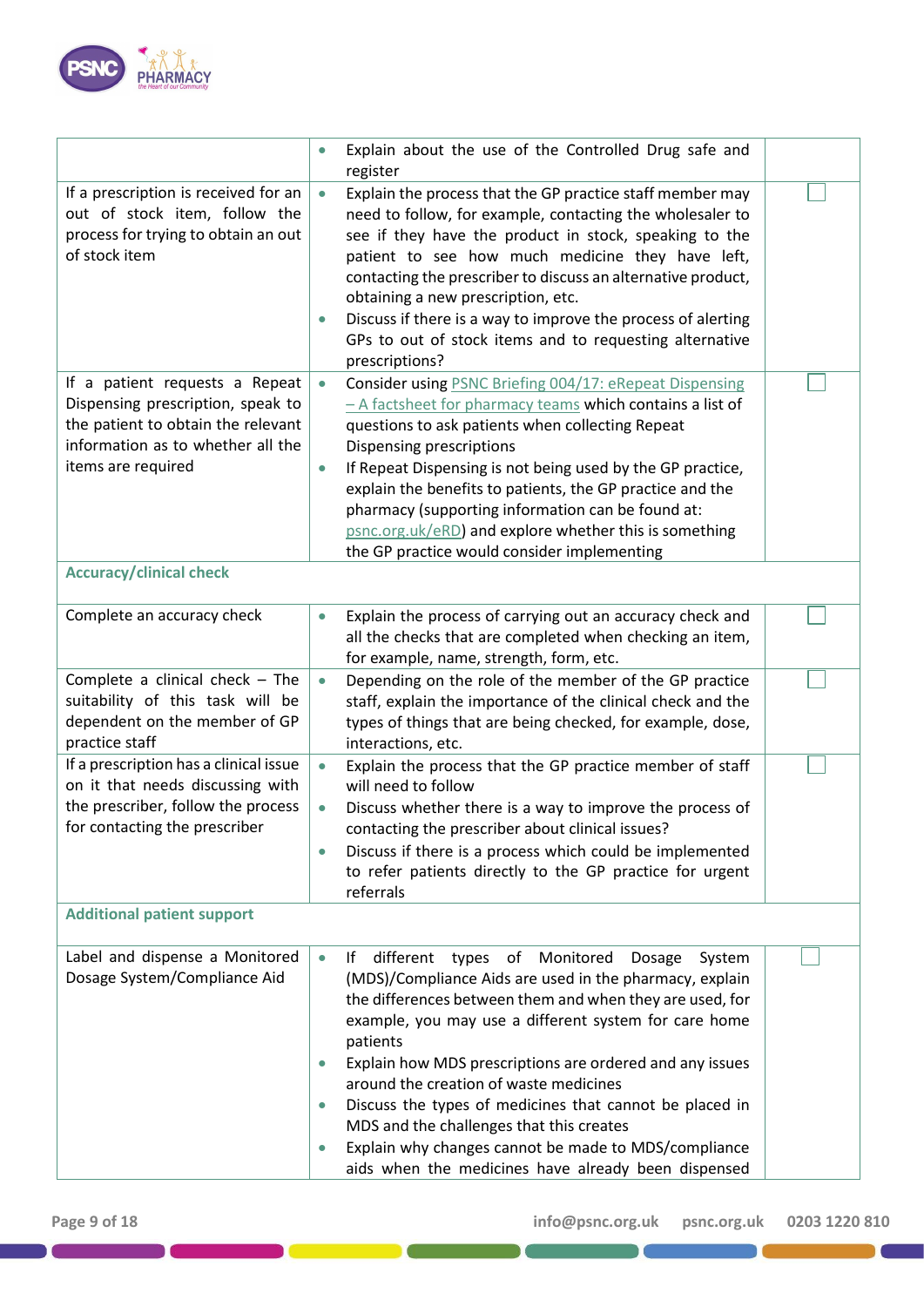

|                                    | (information on 'The Equality Act 2010 and 28 day<br>prescribing' page on the PSNC website may assist with this |  |
|------------------------------------|-----------------------------------------------------------------------------------------------------------------|--|
| Produce a MAR chart (if available  | Explain the<br>benefits of using<br><b>MAR</b><br>charts for                                                    |  |
|                                    | $\bullet$                                                                                                       |  |
| in the pharmacy)                   | patients/carers/care home staff                                                                                 |  |
| Produce a medicines reminder       | Explain the benefits of a medication reminder chart for<br>$\bullet$                                            |  |
| chart                              | patients/carers                                                                                                 |  |
|                                    | Explain what other options are available in the pharmacy<br>$\bullet$                                           |  |
|                                    | to assist patients with taking their medicines, for example,                                                    |  |
|                                    | non-child resistant lids for medicine bottles, large labels,                                                    |  |
|                                    | etc.                                                                                                            |  |
| <b>Delivery service</b>            |                                                                                                                 |  |
| If possible, go out with the       | Explain how the delivery process works including what<br>$\bullet$                                              |  |
| delivery driver to make some       | happens if patients are not home (do you leave a note                                                           |  |
| deliveries to patients             | explaining the missed delivery or what happens if the                                                           |  |
|                                    | patient is housebound and cannot get to the door?)                                                              |  |
| <b>Re-ordering prescriptions</b>   |                                                                                                                 |  |
|                                    |                                                                                                                 |  |
| Complete a request from<br>a       | Explain the process of how patients can order their repeat<br>$\bullet$                                         |  |
| patient<br>re-order<br>their<br>to | medicines and how this is beneficial to patients                                                                |  |
| medicines (if applicable)          | If a managed repeat system is in place, explain how this<br>$\bullet$                                           |  |
|                                    | works and if patients are contacted prior to a member of                                                        |  |
|                                    | the pharmacy team ordering their medicines                                                                      |  |
|                                    | Discuss whether there's a way to reduce the quantity of<br>$\bullet$                                            |  |
|                                    | waste medicines generated from ordering repeat                                                                  |  |
|                                    | medicines and whether patients could be transferred to                                                          |  |
|                                    | eRD                                                                                                             |  |
| <b>Stock</b>                       |                                                                                                                 |  |
| Place an order for dispensary      | Explain the process for ordering medicines, for example,<br>$\bullet$                                           |  |
| medicines                          | cut off deadlines, how quickly stock will arrive, etc.                                                          |  |
| with<br>putting<br>Assist<br>some  | Explain the system for how medicines are stored, for<br>$\bullet$                                               |  |
| medicines away in the dispensary   | example, alphabetically, generics and brands, etc.                                                              |  |
| (under supervision)                | Discuss the importance of date checking and stock rotation<br>$\bullet$                                         |  |

# **Services offered at the pharmacy**

| <b>Services</b>                                                                                                                                                    |                                                                                                                                                                                                                                                                                                                                                                                                                                                                                                                                                                                                  |  |
|--------------------------------------------------------------------------------------------------------------------------------------------------------------------|--------------------------------------------------------------------------------------------------------------------------------------------------------------------------------------------------------------------------------------------------------------------------------------------------------------------------------------------------------------------------------------------------------------------------------------------------------------------------------------------------------------------------------------------------------------------------------------------------|--|
| Sit-in and observe (with patient<br>consent) the pharmacist/other<br>member of the pharmacy team<br>carrying out the range of services<br>that the pharmacy offers | Explain the different services that the pharmacy provides<br>and that some are nationally commissioned, therefore,<br>available across England and some are<br>locally<br>commissioned, therefore, only available with the<br>CCG/local authority area.<br>PSNC Briefing 061/16: Services Factsheet - MUR guide for<br>other healthcare professionals and PSNC Briefing 062/16:<br>Services Factsheet - NMS guide for other healthcare<br>professionals may be useful to explain how Medicines Use<br>Reviews (MURs) and the New Medicine Service (NMS)<br>work and which patients are eligible. |  |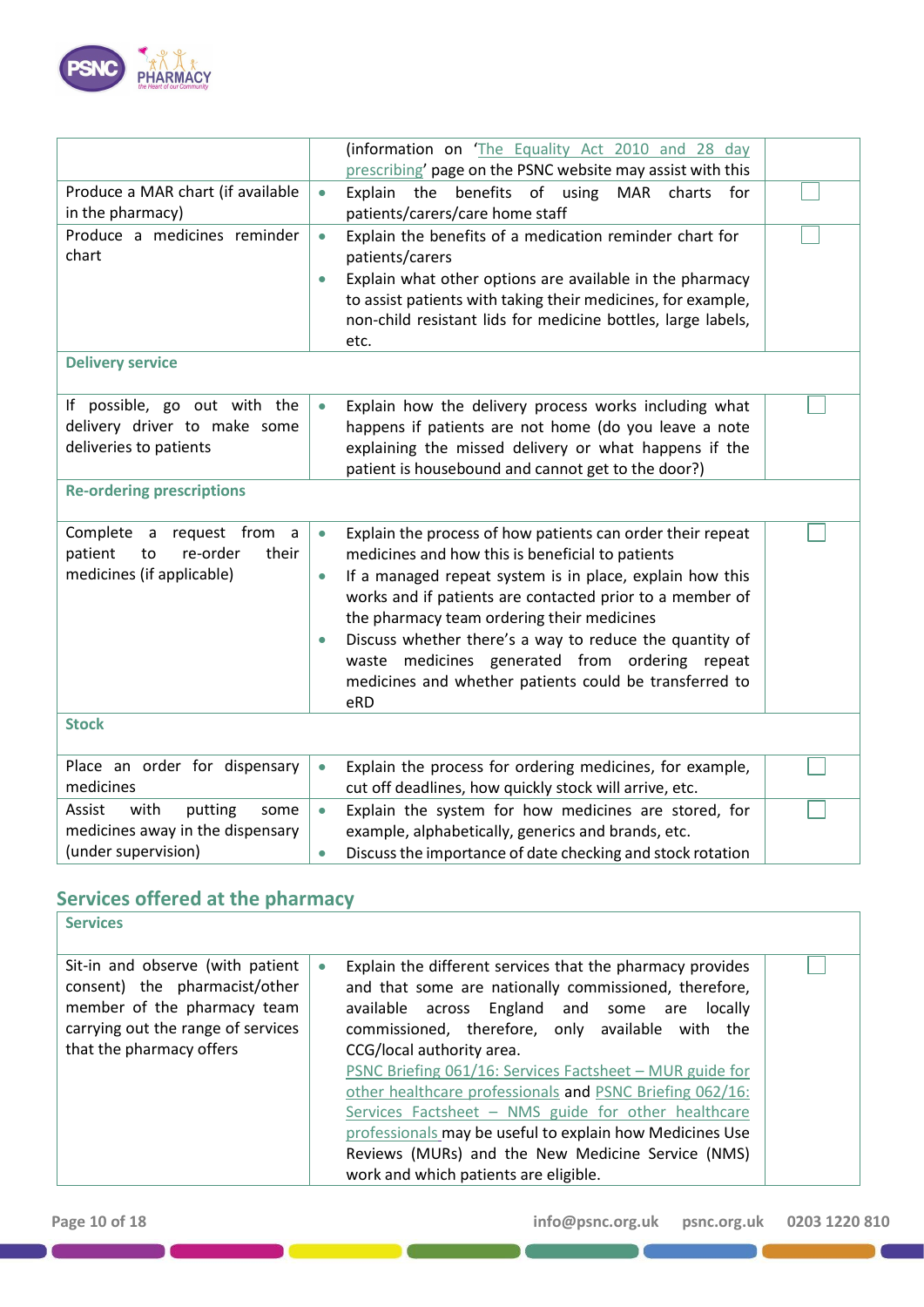| <b>PHARMACY</b><br>the Heart of our Community |
|-----------------------------------------------|
|                                               |

|  | Discuss how the pharmacy and GP practice could work     |  |
|--|---------------------------------------------------------|--|
|  | together to raise patients' awareness of these services |  |

| <b>Other activities</b>                                                                                                                                                                                                 |                                                                                                                                                                                                                                                                                                                                                                                                                                                                                                                                               |  |
|-------------------------------------------------------------------------------------------------------------------------------------------------------------------------------------------------------------------------|-----------------------------------------------------------------------------------------------------------------------------------------------------------------------------------------------------------------------------------------------------------------------------------------------------------------------------------------------------------------------------------------------------------------------------------------------------------------------------------------------------------------------------------------------|--|
| <b>Disposal of unwanted medicines</b>                                                                                                                                                                                   |                                                                                                                                                                                                                                                                                                                                                                                                                                                                                                                                               |  |
| Accept back unwanted medicines<br>from a patient                                                                                                                                                                        | Explain the process for accepting unwanted medicines, for<br>$\bullet$<br>example, is there a requirement to sort them?<br>Consider using the 'Unwanted Medicines Card' available<br>$\bullet$<br>on the PSNC website which contains a list of questions to<br>ask when patients are returning medicines to the<br>pharmacy                                                                                                                                                                                                                   |  |
| member of staff<br>Observe a<br>discussing with a patient the most<br>appropriate course of action for<br>their minor ailment which they<br>have come to the pharmacy to<br>receive advice on (with patient<br>consent) | Explain the types of questions that will be asked to<br>$\bullet$<br>ascertain what the best course of action is for the patient<br>Discuss how patients are signposted to other healthcare<br>$\bullet$<br>professionals and services<br>Discuss if there is a process which could be implemented<br>$\bullet$<br>to refer patients directly to the GP practice for urgent<br>referrals<br>Discuss whether it would be possible for the GP team to<br>$\bullet$<br>refer appropriate patients with minor ailments to a<br>community pharmacy |  |
| Listen to a member of staff<br>the<br>Healthy<br>explain<br>Living<br>Pharmacy concept (if applicable<br>within the pharmacy)                                                                                           | Explain what a Healthy Living Pharmacy (HLP) is and how<br>$\bullet$<br>the pharmacy becomes accredited as an HLP<br>Discuss the health promotion topics that you have<br>$\bullet$<br>promoted in the pharmacy and any forthcoming topics as<br>well as any outreach work that the team has participated<br>in<br>Discuss the possibility of working together on future health<br>$\bullet$<br>promotion topics                                                                                                                              |  |
| Listen to a member of staff<br>explain how they are notified<br>when patients are discharged<br>from hospital                                                                                                           | Explain how the pharmacy team is notified if a patient is<br>$\bullet$<br>discharged from hospital, for example, if the pharmacy is<br>sent a copy of the patient's medicines on discharge<br>If a system such as PharmOutcomes is used to refer<br>$\bullet$<br>patients when they are discharged from hospital for<br>example, for an MUR or NMS, discuss how this system<br>works and how patients are contacted to access these<br>services                                                                                               |  |

# **Other potential topics for discussion**

| Day to day pharmacy/general practice communication methods     |                                                                                                                                                                                                                                                                                                                                        |  |  |
|----------------------------------------------------------------|----------------------------------------------------------------------------------------------------------------------------------------------------------------------------------------------------------------------------------------------------------------------------------------------------------------------------------------|--|--|
| Use of telephone, fax and email /<br>NHSmail for communication | Discuss the current methods of communication that the<br>$\bullet$<br>pharmacy and general practice use, including what types<br>of information are communicated via the various methods<br>currently in use. Then consider how current practice works<br>for both parties and whether there are better methods<br>that could be used. |  |  |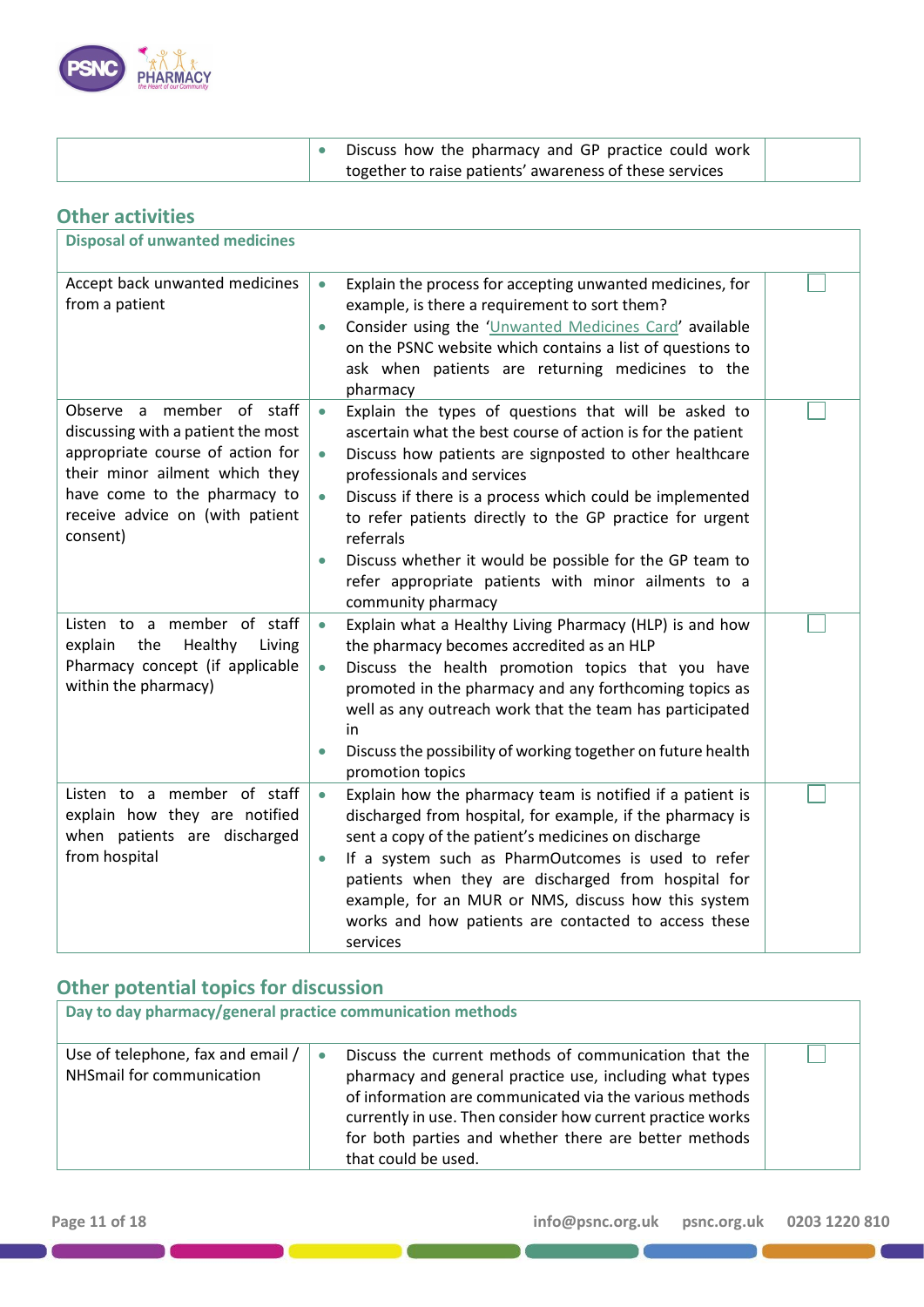

| If the pharmacy has recently been allocated an NHSmail    |
|-----------------------------------------------------------|
| shared account, this may be an appropriate time to review |
| how patient identifiable information may be securely      |
| exchanged between the pharmacy and the general            |
| practice, via NHSmail.                                    |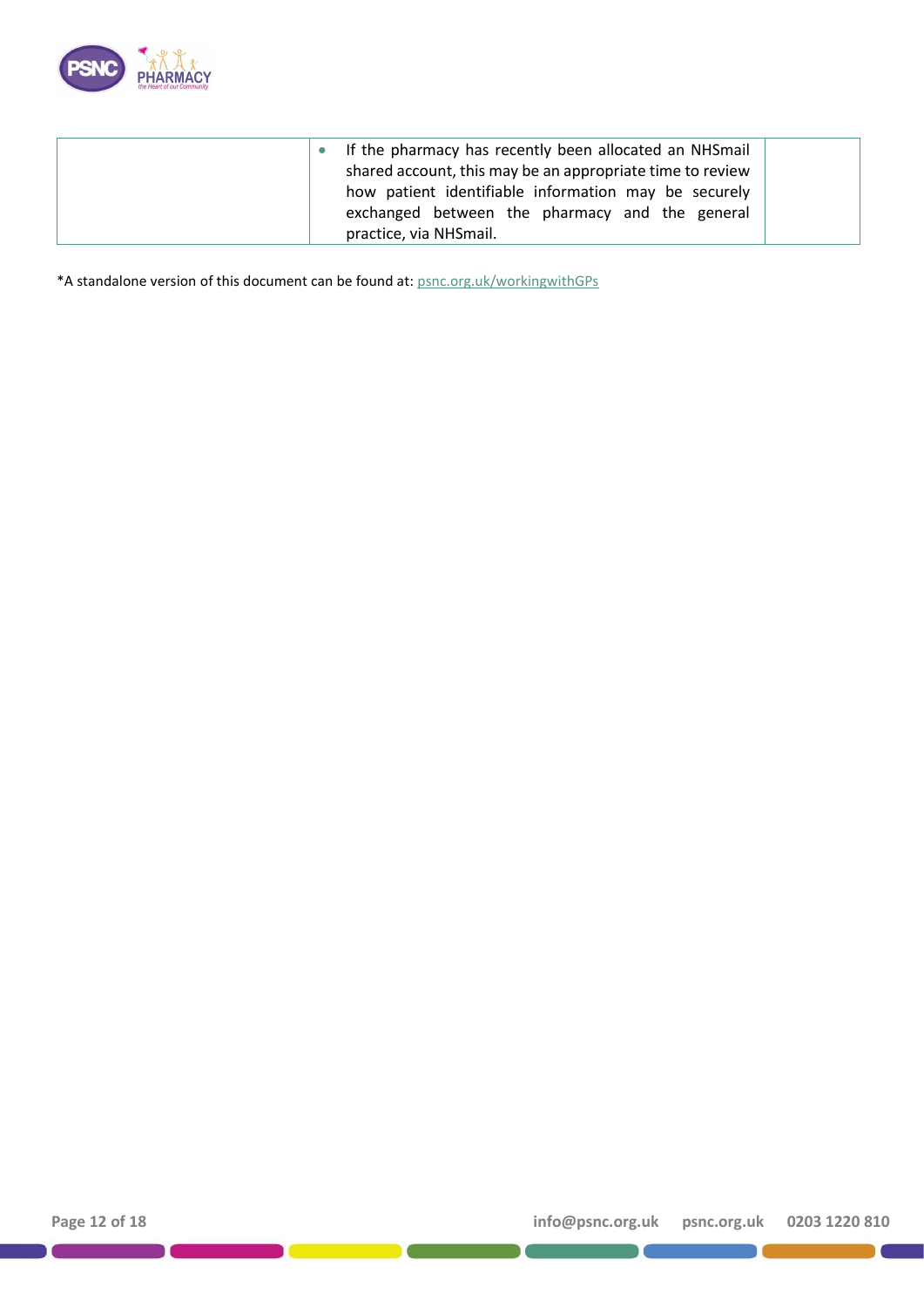

## **Annex 5 – Confidentiality agreement**

#### **Confidentiality Agreement (the Agreement)**

[Pharmacy name/Company name] (the pharmacy) [Pharmacy address]

The Agreement is between the pharmacy and persons working (but not under a contract of employment) e.g. locum pharmacists or persons visiting the pharmacy who are likely to have access to areas of the pharmacy not generally accessible by members of the public.

The pharmacy is committed to protecting and maintaining the confidentiality of patients' personal and sensitive personal data and the Agreement is a necessary and reasonable step for the pharmacy to ensure that any personal and sensitive personal data you may have access to during your time at the pharmacy is kept confidential.

Personal data means data which relate to a living individual who could be identified; this may include data such as name, age, address and personal circumstances. In the Pharmacy, this is likely to include sensitive personal data consisting of information as to a patient's physical or mental health or condition or sexual life etc. Personal data and sensitive personal data may be known or stored on any medium. Photographs, videos, etc. are subject to the same requirements as data stored in health records, on a computer, or provided verbally.

Your attendance at the pharmacy is necessary as part of name of project/task and it is not reasonably practicable because of the nature of project/task for the pharmacy to eliminate the possibility that you may have access to personal data and/or sensitive personal data that is not required as part of project/task.

The pharmacy endeavours to take all reasonable steps to ensure you have access only to the portion of personal data and/or sensitive personal data reasonably necessary to perform project/task. In order for the pharmacy to comply with its confidentiality obligations, we require you to agree to maintain the confidentiality of any personal and sensitive personal data that you have access to during your time at the pharmacy. The pharmacy in consideration of your assent to the Agreement shall permit you to enter the non-public part of the pharmacy, and discuss relevant matters for the purposes of project/task.

- 1. I agree that I will not at any point during my time at the pharmacy or at any point after the period of time at the pharmacy, disclose or use any personal data or sensitive personal data relating to patients, customers or employees of the pharmacy.
- 2. I agree that I will not remove from the pharmacy premises any documents, either printed or electronic, which contain personal data or sensitive personal data.
- 3. I understand that breach of this agreement may lead to [Pharmacy name/Company name] no longer continuing with my agreed time in the pharmacy and may result in criminal prosecution or civil proceedings under the Data Protection Act 1998.

I have read, understand and agree to the terms of the Agreement.

| Name:                                   |  |
|-----------------------------------------|--|
| (Block capitals)                        |  |
|                                         |  |
| <b>Organisation</b><br>(Block capitals) |  |
| Signature                               |  |
|                                         |  |
| Date                                    |  |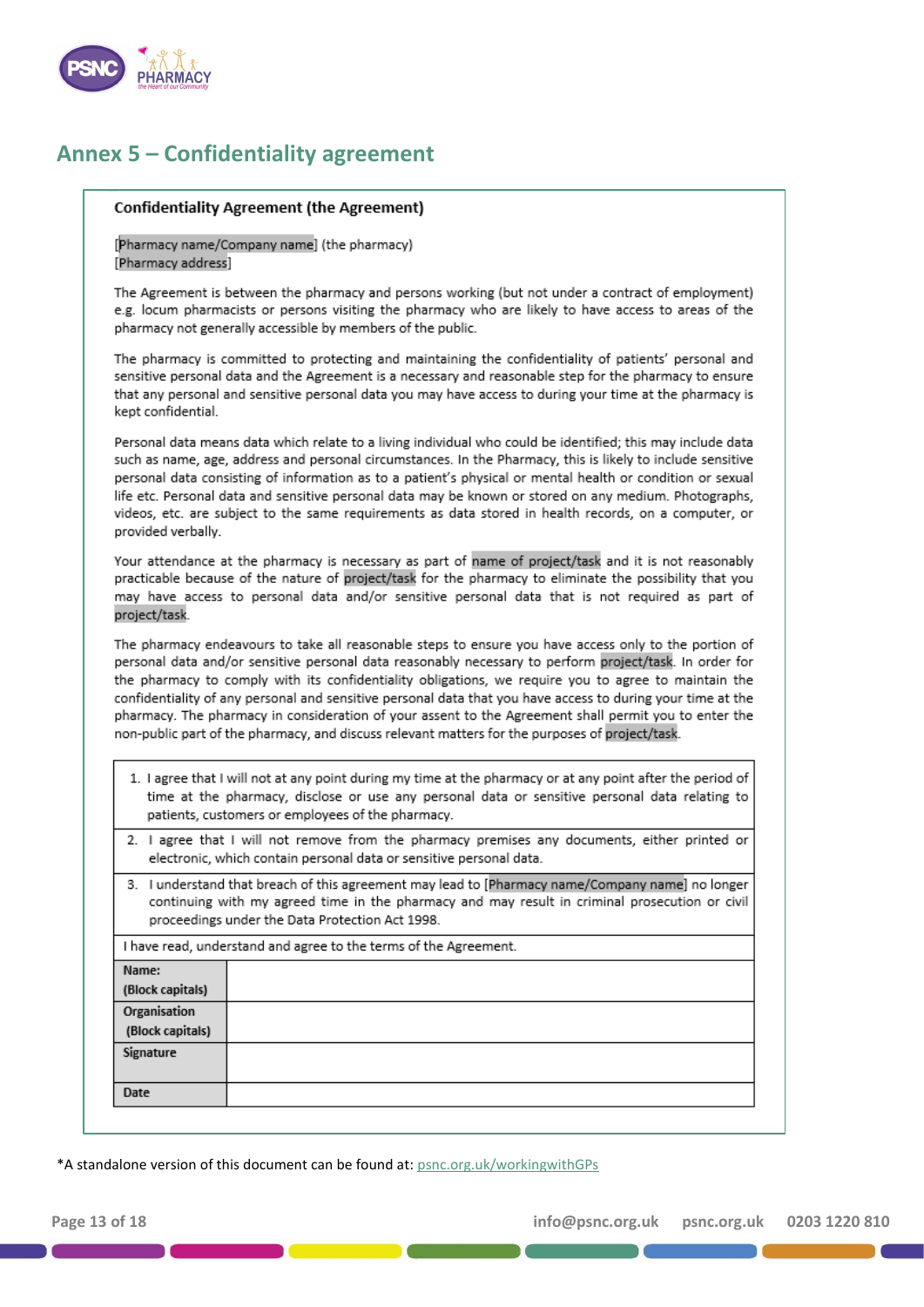

## **Annex 6 – GP practice visit checklist**

This is a suggested checklist of activities that GP practice teams should allow community pharmacy teams to complete while visiting the GP practice and discussion points based on these activities.

GP practices may wish to ask pharmacy staff to sign a confidentiality agreement before they undertake any tasks.

If a confidentiality agreement is not signed, then during the visit community pharmacy staff must only handle prescription requests, issue prescriptions or access a patient medication record if they work at the nominated community pharmacy for that individual. If the patient has not nominated the community pharmacy, patient consent must be obtained before these activities can occur.

It should be noted that while pharmacy staff are encouraged to complete the activities, they should be closely supervised and additional checks should be carried out by appropriate members of staff and GPs before prescriptions are supplied to patients.

| <b>Discussion points</b>                                                                            | <b>Completed</b> |
|-----------------------------------------------------------------------------------------------------|------------------|
| Explain the roles of all the different members of the GP practice team                              |                  |
| Describe the qualifications and training that the different members of the GP practice team<br>have |                  |

### **Appointments**

| <b>Activities for pharmacy staff</b>                                                            | <b>Discussion points</b>                                               | Completed |
|-------------------------------------------------------------------------------------------------|------------------------------------------------------------------------|-----------|
| Spend some time with the GP $\bullet$<br>receptionist(s) to understand<br>more about their role | Discuss the challenges of being 'front of house' at the GP<br>practice |           |

### **Prescription-based activities**

| <b>Activities for pharmacy staff</b>                                                                                                                                                                                                                                                                                                                                                                                                                                                                                                                                            | <b>Discussion points</b>                                                                                                                                                                                                                                                                                                                                                                                                                                                                                                                                                                                                                                                                                                                                                                                                                                                                                             | <b>Completed</b> |
|---------------------------------------------------------------------------------------------------------------------------------------------------------------------------------------------------------------------------------------------------------------------------------------------------------------------------------------------------------------------------------------------------------------------------------------------------------------------------------------------------------------------------------------------------------------------------------|----------------------------------------------------------------------------------------------------------------------------------------------------------------------------------------------------------------------------------------------------------------------------------------------------------------------------------------------------------------------------------------------------------------------------------------------------------------------------------------------------------------------------------------------------------------------------------------------------------------------------------------------------------------------------------------------------------------------------------------------------------------------------------------------------------------------------------------------------------------------------------------------------------------------|------------------|
| several<br>repeat<br>Issue<br>paper<br>prescriptions for patients<br>depending on the types of<br>requests that the GP practice<br>accept, try to issue the different<br>types of prescription requests<br>they receive, for example, right-<br>hand side of the prescription,<br>handwritten<br>request,<br>request<br>from pharmacy, online requests,<br>etc.<br><b>EPS</b><br>several<br>repeat<br>Issue<br>prescriptions for<br>patients<br>$\overline{\phantom{a}}$<br>depending on the types<br>of<br>requests that the GP practice<br>accept, try to issue the different | Explain the challenges with issuing repeat prescriptions,<br>$\bullet$<br>for example, patients ordering items that are not listed on<br>their repeat medicines, not understanding handwriting,<br>ordering items too early, not stating all the required<br>information to issue the item such as not stating the<br>strength required if a patient has two strengths of an item<br>on their prescription, etc.<br>Explain how these issues are addressed and resolved<br>٠<br>Explain the differences for the GP practice team of issuing<br>$\bullet$<br>the different types of prescriptions and the advantages<br>and disadvantages of both<br>Discuss how the pharmacy team and GP practice can work<br>$\bullet$<br>together better on Electronic Prescription Service (EPS R2)<br>Discuss how the GP practice team and pharmacy team can<br>$\bullet$<br>work together in the event of an outage with EPS R2 |                  |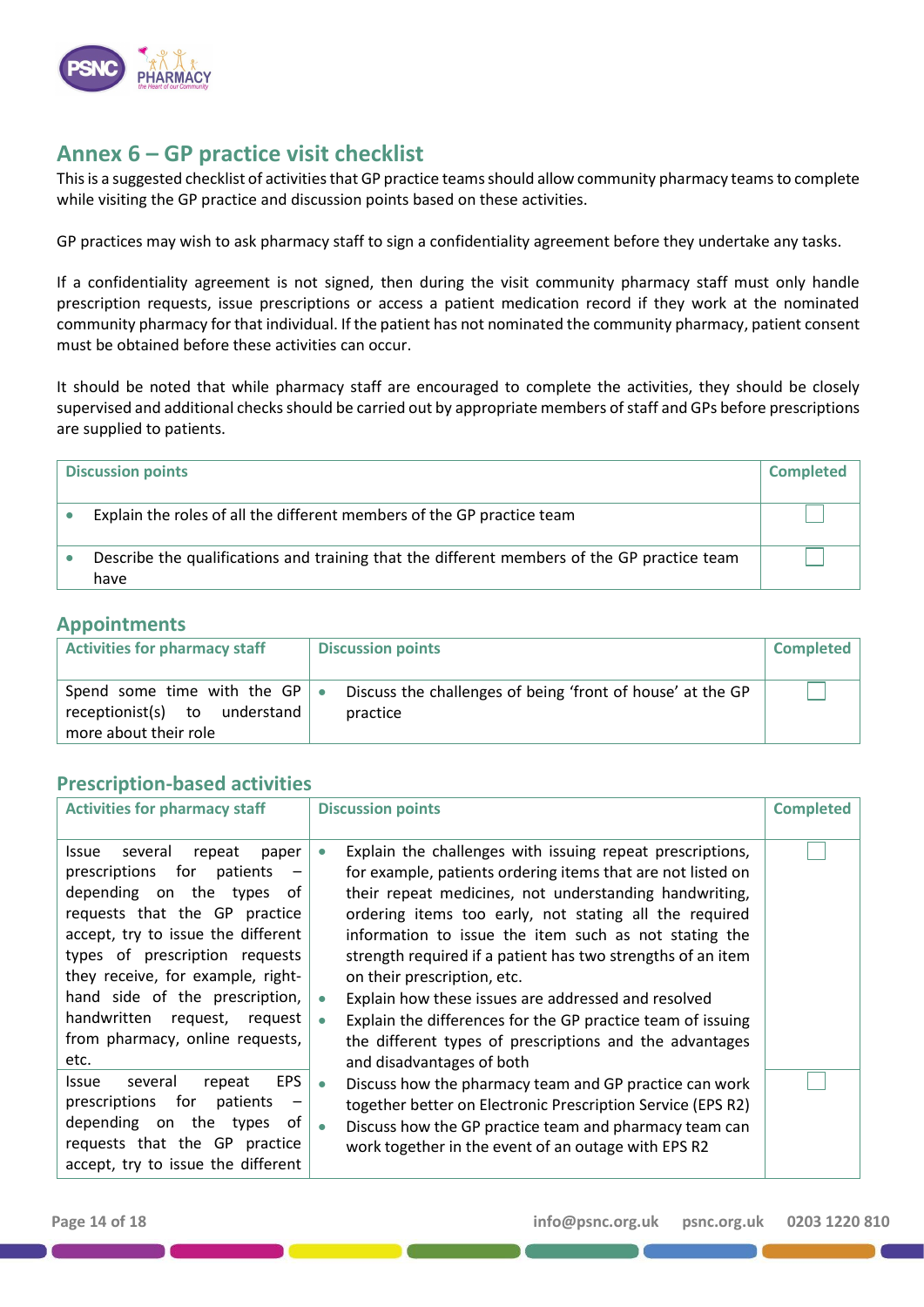

| types of prescription requests<br>they receive, for example, right-<br>hand side of the prescription,<br>handwritten<br>request, request<br>from pharmacy, online requests,<br>etc. |                                                                                                                                                                                                                                                                                                                                                                                                                                                                                                                                                                                                                                                                         |  |
|-------------------------------------------------------------------------------------------------------------------------------------------------------------------------------------|-------------------------------------------------------------------------------------------------------------------------------------------------------------------------------------------------------------------------------------------------------------------------------------------------------------------------------------------------------------------------------------------------------------------------------------------------------------------------------------------------------------------------------------------------------------------------------------------------------------------------------------------------------------------------|--|
| prescription<br>Once<br>the<br>is<br>generated, observe how both<br>types of prescriptions (paper and<br>EPS) are authorised by the<br>prescriber                                   | Explain how a prescriber would deal with queries on<br>$\bullet$<br>prescriptions                                                                                                                                                                                                                                                                                                                                                                                                                                                                                                                                                                                       |  |
| Reconcile a hospital discharge<br>summary with a patient's current<br>prescription medication list and<br>follow the process in place to<br>resolve any issues                      | Discuss any queries that arise from the reconciliation<br>$\bullet$<br>process and the process the member of staff from the<br>pharmacy should follow to resolve these<br>Explain synchronisation issues from the GP practice's<br>$\bullet$<br>perspective, for example, if patients are discharged from<br>hospital with medicines in original packs but still have<br>some medicines at home, this creates a synchronisation<br>issue for a patient to order their medicines<br>Discuss the process for notifying pharmacy teams when<br>$\bullet$<br>patients' regular repeat medicines have changed - if there<br>is not a process in place, can one be developed? |  |

## **Prescription-based activities**

| <b>Activities for pharmacy staff</b>                                                                                                                                              | <b>Discussion points</b>                                                                                                                                                                                                                     | <b>Completed</b> |
|-----------------------------------------------------------------------------------------------------------------------------------------------------------------------------------|----------------------------------------------------------------------------------------------------------------------------------------------------------------------------------------------------------------------------------------------|------------------|
| Sit-in and observe (with patient<br>consent) the GP/other member of<br>the practice team, for example,<br>pharmacist,<br>practice<br>nurse,<br>carrying out patient consultations | Discuss the challenges of only having 10<br>minute<br>$\bullet$<br>consultations with patients<br>Discuss any options for re-directing patients who present<br>with minor ailments who could be dealt with by the<br>community pharmacy team |                  |
| Attend a patient-participation<br>group (if the GP practice has a<br>group)                                                                                                       | Discuss how the pharmacy team can become involved in<br>the patient-participation group<br>Are there any issues raised in the patient-participation<br>group that the community pharmacy team could help to<br>address?                      |                  |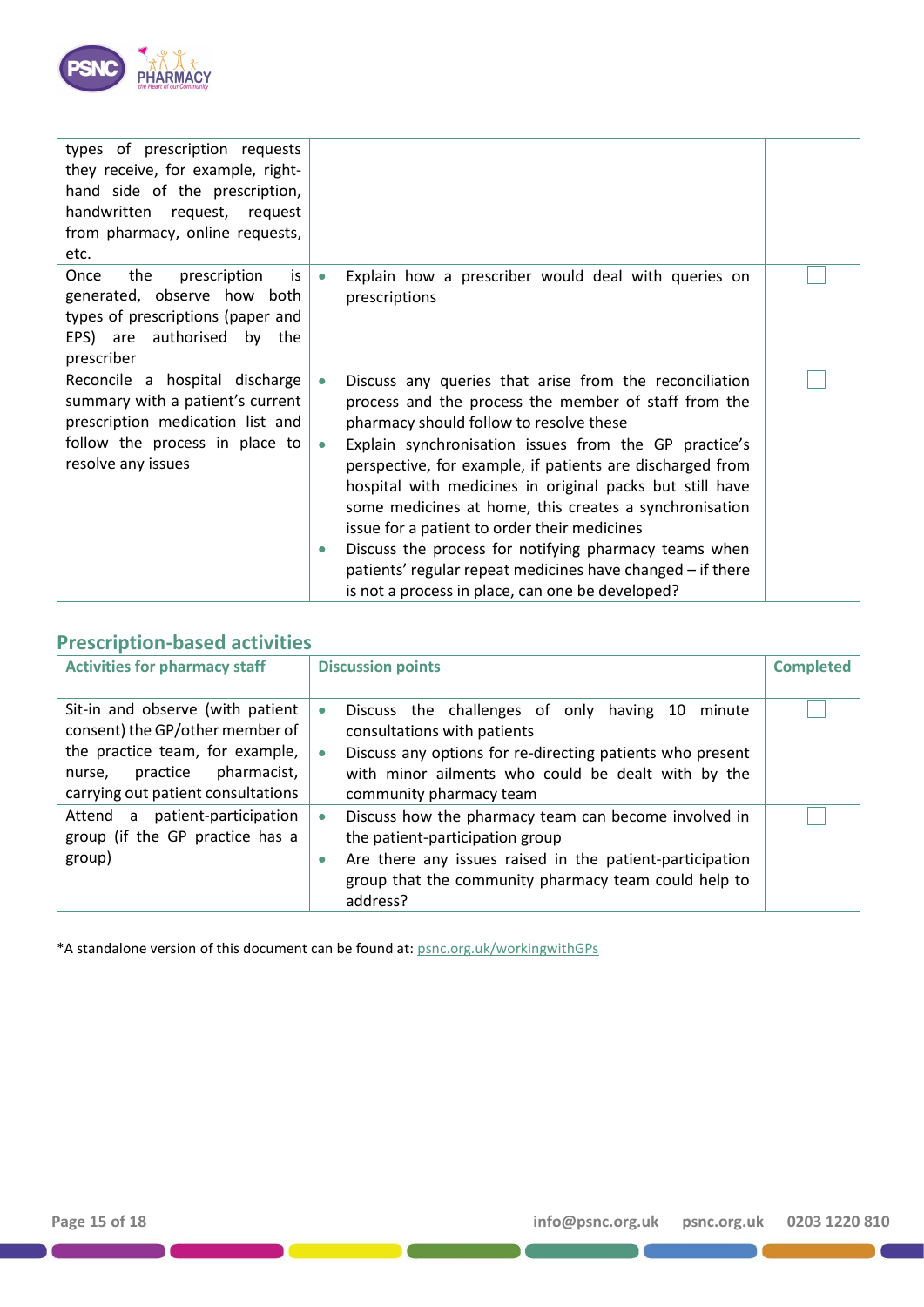

# **Annex 7 – Reflective log for members of pharmacy staff/GP practice staff**

Below is a list of questions for individual members of staff to answer once they have visited the community pharmacy/GP practice to help them reflect on their experience.

|      | Name:                                                                                                                                                 |                                                                                                            | Job title: |  |  |  |  |
|------|-------------------------------------------------------------------------------------------------------------------------------------------------------|------------------------------------------------------------------------------------------------------------|------------|--|--|--|--|
| Name | of                                                                                                                                                    |                                                                                                            | Date:      |  |  |  |  |
|      | workplace:                                                                                                                                            |                                                                                                            |            |  |  |  |  |
|      |                                                                                                                                                       | 1. Why did I want to take part in this project?                                                            |            |  |  |  |  |
|      |                                                                                                                                                       |                                                                                                            |            |  |  |  |  |
|      |                                                                                                                                                       |                                                                                                            |            |  |  |  |  |
| 2.   |                                                                                                                                                       | How did the experience compare to my expectations of what I thought the day would be like to how it was?   |            |  |  |  |  |
|      |                                                                                                                                                       |                                                                                                            |            |  |  |  |  |
|      |                                                                                                                                                       |                                                                                                            |            |  |  |  |  |
| 3.   |                                                                                                                                                       | What have I gained in knowledge or skills from this experience?                                            |            |  |  |  |  |
|      |                                                                                                                                                       |                                                                                                            |            |  |  |  |  |
|      |                                                                                                                                                       |                                                                                                            |            |  |  |  |  |
| 4.   |                                                                                                                                                       | Will this experience enable me to enhance my own service delivery? If yes, how? If not, why not?           |            |  |  |  |  |
|      |                                                                                                                                                       |                                                                                                            |            |  |  |  |  |
|      |                                                                                                                                                       |                                                                                                            |            |  |  |  |  |
| 5.   | or reduce waste?                                                                                                                                      | What can I put into practice immediately to benefit patients (to increase patient safety, improve outcomes |            |  |  |  |  |
|      |                                                                                                                                                       |                                                                                                            |            |  |  |  |  |
|      |                                                                                                                                                       |                                                                                                            |            |  |  |  |  |
| 6.   | What I would like to put into practice in the medium/long-term to benefit patients (to increase patient<br>safety, improve outcomes or reduce waste)? |                                                                                                            |            |  |  |  |  |
|      |                                                                                                                                                       |                                                                                                            |            |  |  |  |  |
| 7.   | How will I share this work/the outcome of this experience with colleagues and other professionals?                                                    |                                                                                                            |            |  |  |  |  |
|      |                                                                                                                                                       |                                                                                                            |            |  |  |  |  |
|      |                                                                                                                                                       |                                                                                                            |            |  |  |  |  |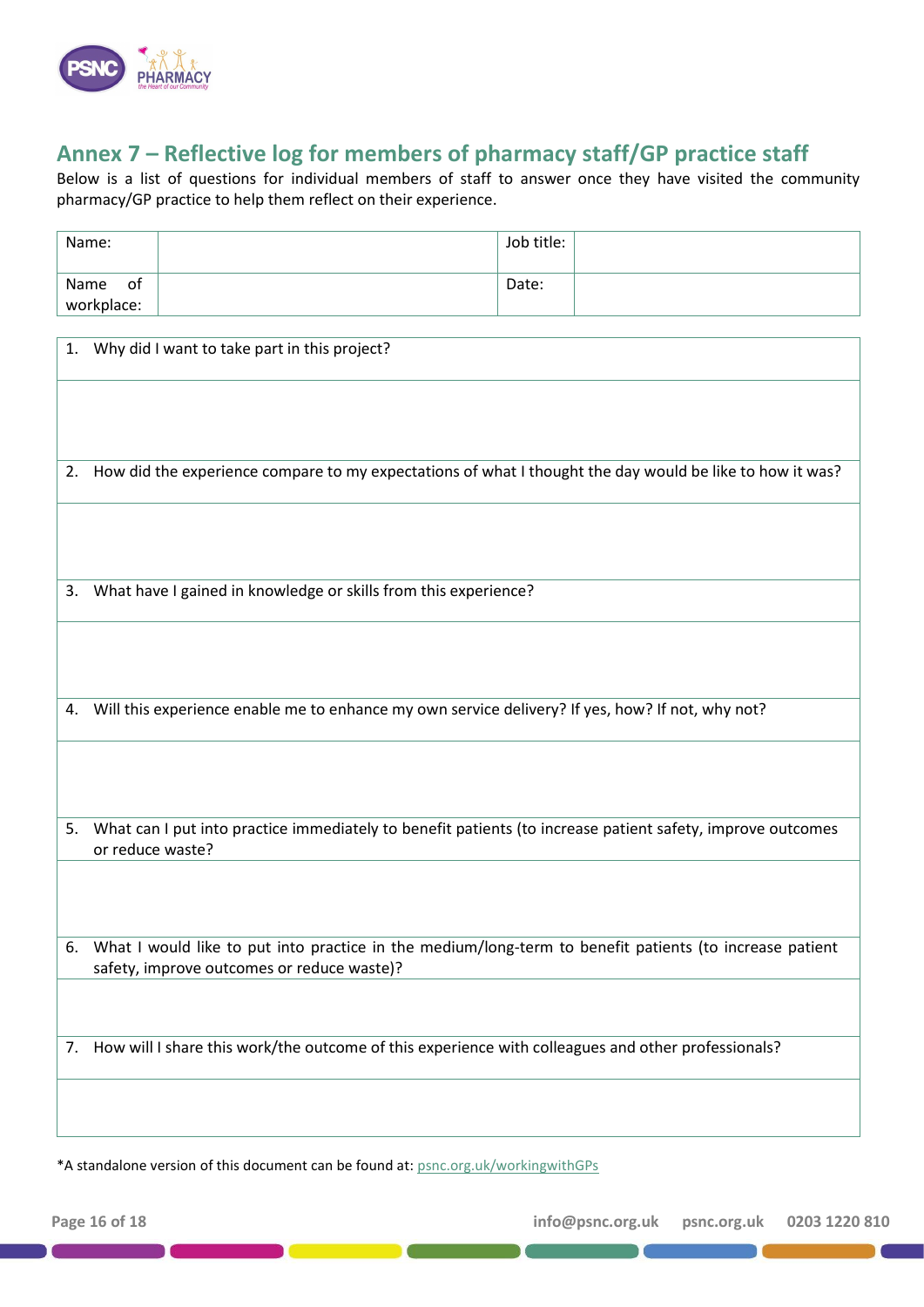

# **Annex 8 – Action plan for pharmacy/GP practice**

Below is an action plan for members of staff to complete once they have visited the community pharmacy/GP practice to document what actions they and their team will take to change current practice.

| Name of pharmacy/GP $ $<br>practice: |       |  |
|--------------------------------------|-------|--|
| Completed by:                        | Date: |  |

#### **Action 1**

| Current practice:                      |  |
|----------------------------------------|--|
| Proposed<br>change<br>to<br>practice:  |  |
| How will this change<br>occur?         |  |
| When will this change<br>occur by?     |  |
| Possible challenges?                   |  |
| How will we know we've<br>achieved it? |  |

#### **Action 2**

| Current practice:                      |  |
|----------------------------------------|--|
| Proposed<br>change<br>to<br>practice:  |  |
| How will this change<br>occur?         |  |
| When will this change<br>occur by?     |  |
| Possible challenges?                   |  |
| How will we know we've<br>achieved it? |  |

#### **Action 3**

| Current practice:                      |  |
|----------------------------------------|--|
| Proposed<br>change<br>to<br>practice:  |  |
| How will this change<br>occur?         |  |
| When will this change<br>occur by?     |  |
| Possible challenges?                   |  |
| How will we know we've<br>achieved it? |  |